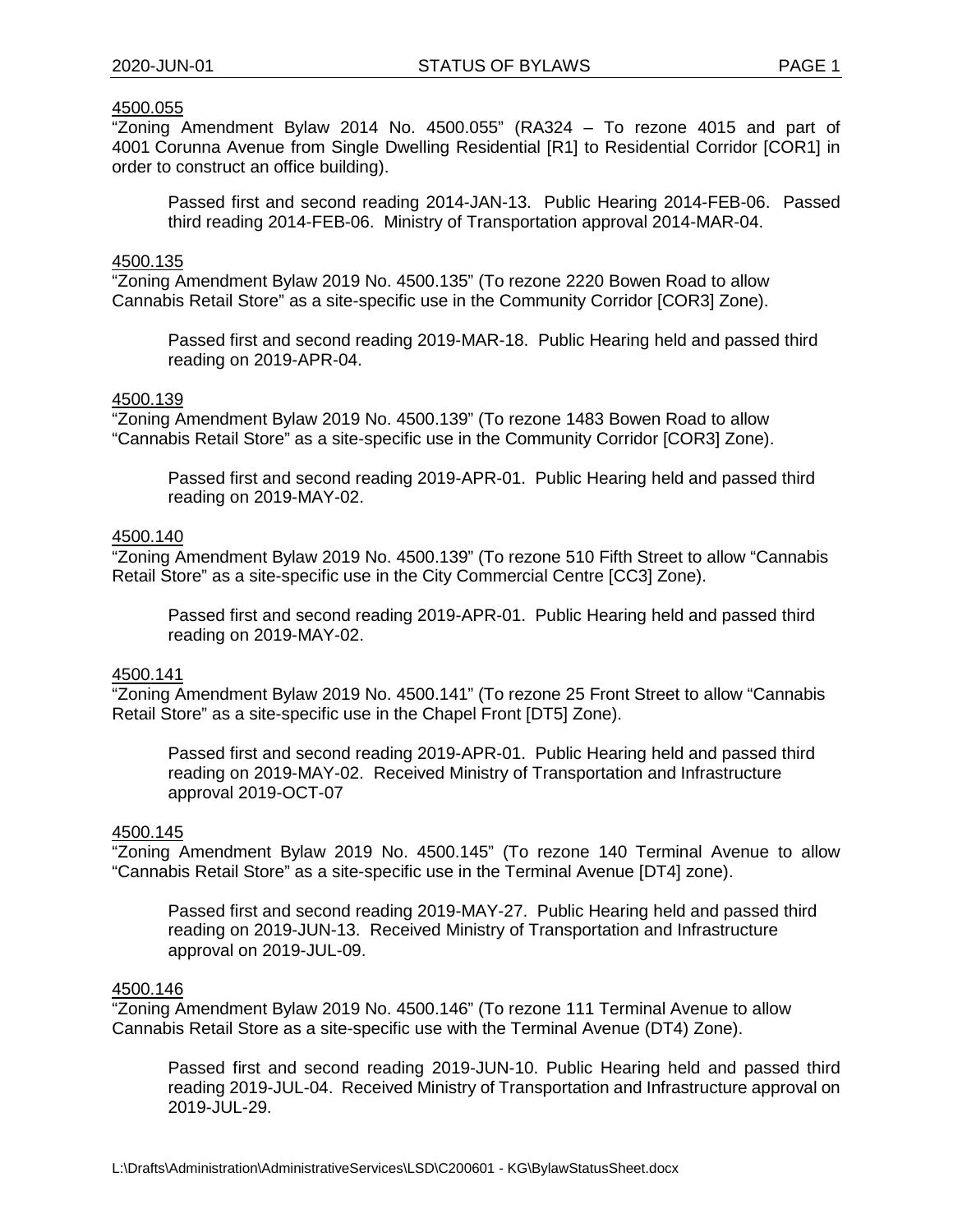"Zoning Amendment Bylaw 2019 No. 4500.153" (RA423 – to rezone 4392 Jingle Pot Road from Single Dwelling Residential [R1] to Mixed Use Corridor [COR2]).

Passed first and second reading 2019-NOV-18. Public Hearing held and passed third reading 2019-DEC-05. Received Ministry of Transportation and Infrastructure approval 2019-DEC-17.

### 4500.155

"Zoning Amendment Bylaw 2019 No. 4500.155" (To rezone 50 Tenth Street to allow "Cannabis Retail Store" as a site-specific use in the City Commercial Centre [CC3] zone).

Passed first and second reading 2019-JUL-22. Public Hearing held 2019-SEP-19. Passed third reading 2019-OCT-07. Received Ministry of Transportation and Infrastructure approval 2019-OCT-29.

### 4500.157

"Zoning Amendment Bylaw 2019 No. 4500.157" (To rezone 2379 Browns Lane from Single Dwelling Residential [R1] to Residential Corridor [COR1].

Passed first and second reading 2019-AUG-26. Public Hearing held 2019-SEP-19. Passed third reading 2019-OCT-07. Received Ministry of Transportation and Infrastructure approval 2019-OCT-29.

# 4500.159

"Zoning Amendment Bylaw 2019 No. 4500.159" (To rezone 150 Esplanade and 155 Fry Street from Community Corridor [COR3] to Mixed Use Corridor [COR2])

Passed first and second reading 2019-OCT-21. Public Hearing held and passed third reading 2019-NOV-07. Requires Public Hearing and Ministry of Transportation and Infrastructure approval prior to adoption.

### 4500.160

"Zoning Amendment Bylaw 2019 No. 4500.160" (To rezone 115 Chapel Street to allow "Cannabis Retail Store" as a site-specific use in the Core [DT1] zone)

Passed first and second reading 2019-OCT-21. Public Hearing held and passed third reading 2019-NOV-07. Requires Public Hearing and Ministry of Transportation and Infrastructure approval prior to adoption.

# 4500.164

"Zoning Amendment Bylaw 2019 No. 4500.164" (To rezone 307 Hillcrest Avenue and 308 and 326 Wakesiah Avenue from Single Dwelling Residential [R1] and Residential Corridor [COR1] to Mixed Use Corridor [COR2] with site-specific student housing use).

Passed first and second reading 2019-NOV-18. Public Hearing held 2019-DEC-05. Passed third reading 2019-DEC-05.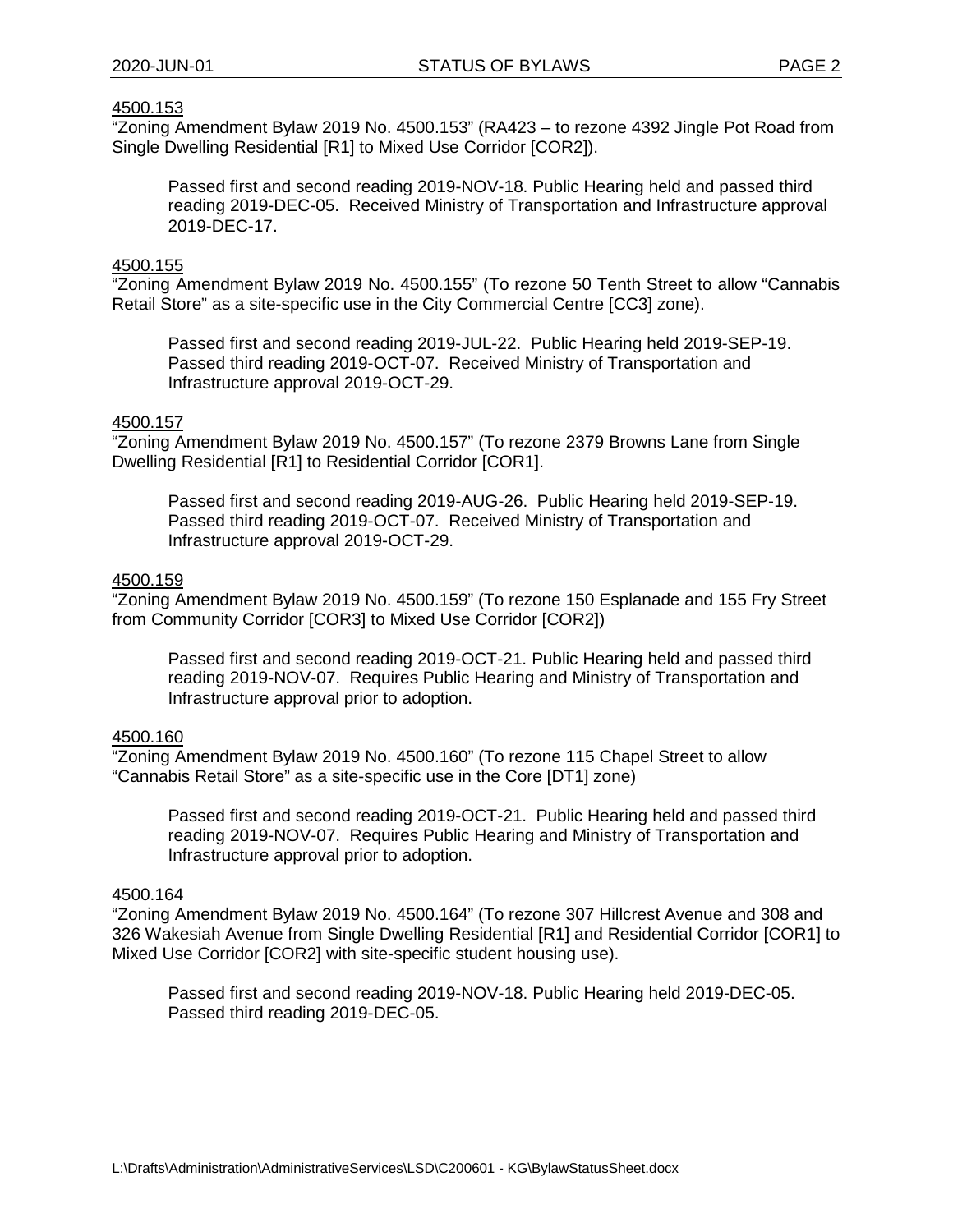"Zoning Amendment Bylaw 2020 No. 4500.167" (To rezone 3841 and 3817 Victoria Avenue and 3896, 3874, 3852, 3848 and 3816 Island Highway North from Single Dwelling Residential [R1] to Community Corridor [COR3]).

Passed first and second reading 2020-FEB-03. Public Hearing held 2020-MAR-05. Third reading passed 2020-MAR-05. Ministry of Transportation and Infrastructure approval received 2020-APR-08.

### 4500.171

"Zoning Amendment Bylaw 2020 No. 4500.171" (To rezone 405 Rosehill Street from Single Dwelling Residential [R1] to Low Density Residential [R6]).

Passed first and second reading 2020-FEB-03. Public Hearing held 2020-MAR-05. Passed third reading 2020-MAR-05. Ministry of Transportation and Infrastructure approval received 2020-APR-07.

### 4500.172

"Zoning Amendment Bylaw 2020 No. 4500.172" (To rezone 200 Hansen Road from Low Density Residential [R6] and Residential Corridor [COR1] to Medium Density Residential [R8]).

Passed first and second reading 2020-JAN-13. Public Hearing held and passed third reading 2020-FEB-13.

# 4500.174

"Zoning Amendment Bylaw 2020 No. 4500.174" (To rezone 5801 Turner Road to allow "Cannabis Retail Store" as a site-specific use in the CC3 [City Commercial Centre] zone).

Passed first and second reading 2020-MAR-16.

### 4500.175

 $\overline{2}$ Oning Amendment Bylaw 2020 No. 4500.175" (To amend Schedule A – Zoning Map with general mapping amendments).

Passed first and second reading and Council waived the Public Hearing 2020-MAY-04. Passed third reading 2020-MAY-25.

### 4500.176

"Zoning Amendment Bylaw 2020 No. 4500.176" (To rezone 2013 Northfield Road from Single Dwelling Residential [R1] to Residential Corridor [COR1]).

Passed first and second reading 2020-MAY-25. Requires Public Hearing prior to third reading.

# 4500.177

"Zoning Amendment Bylaw 2020 No. 4500.177" (To rezone 30 Lorne Place from Duplex Residential [R4] to Low Density Residential [R6]).

Passed first and second reading 2020-MAY-25. Requires Public Hearing prior to third reading.